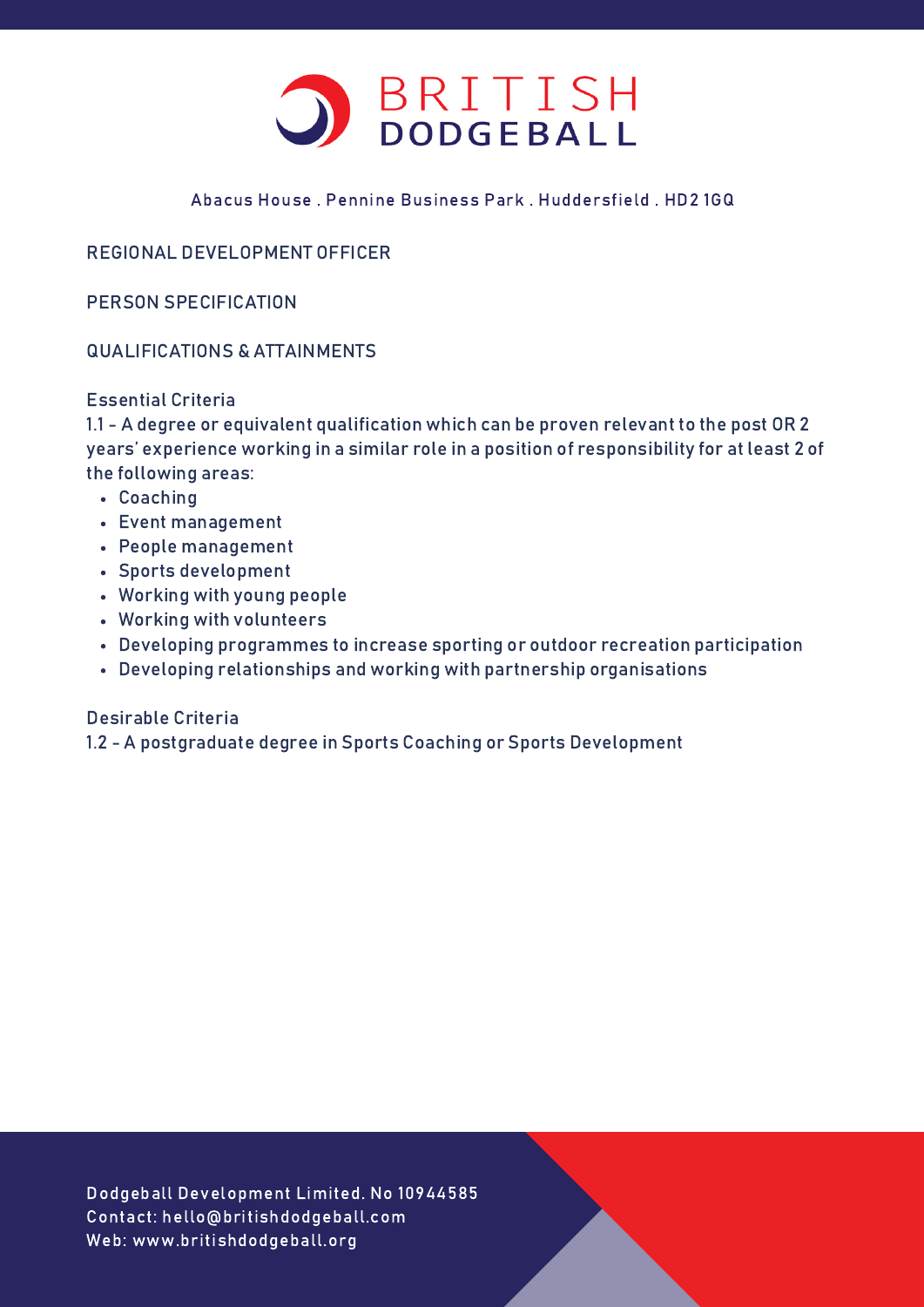

## Abacus House . Pennine Business Park . Huddersfield . HD2 1GQ

REGIONAL DEVELOPMENT OFFICER - WEST

PERSON SPECIFICATION

RELEVANT EXPERIENCE

Essential Criteria

- 2.1 Experience of sports development
- 2.2 Experience of working with young people

2.3 - Demonstrable experience of developing and implementing plans to support the development of sport and/or sports events

2.4 - Demonstrable experience of forming partnerships with key stakeholders

2.5 - Demonstrable experience of collating and reporting monitoring and evaluation information

Desirable Criteria

2.6 - Demonstrable experience of identifying and disseminating good practice in event management

2.7 - Experience of working with young people in an education setting

# KNOWLEDGE & UNDERSTANDING

Essential Criteria

- 3.1 A knowledge and understanding of coaching and working with people
- 3.2 A knowledge and understanding of the principles of sports development
- 3.3 A knowledge and understanding of the principles of event management